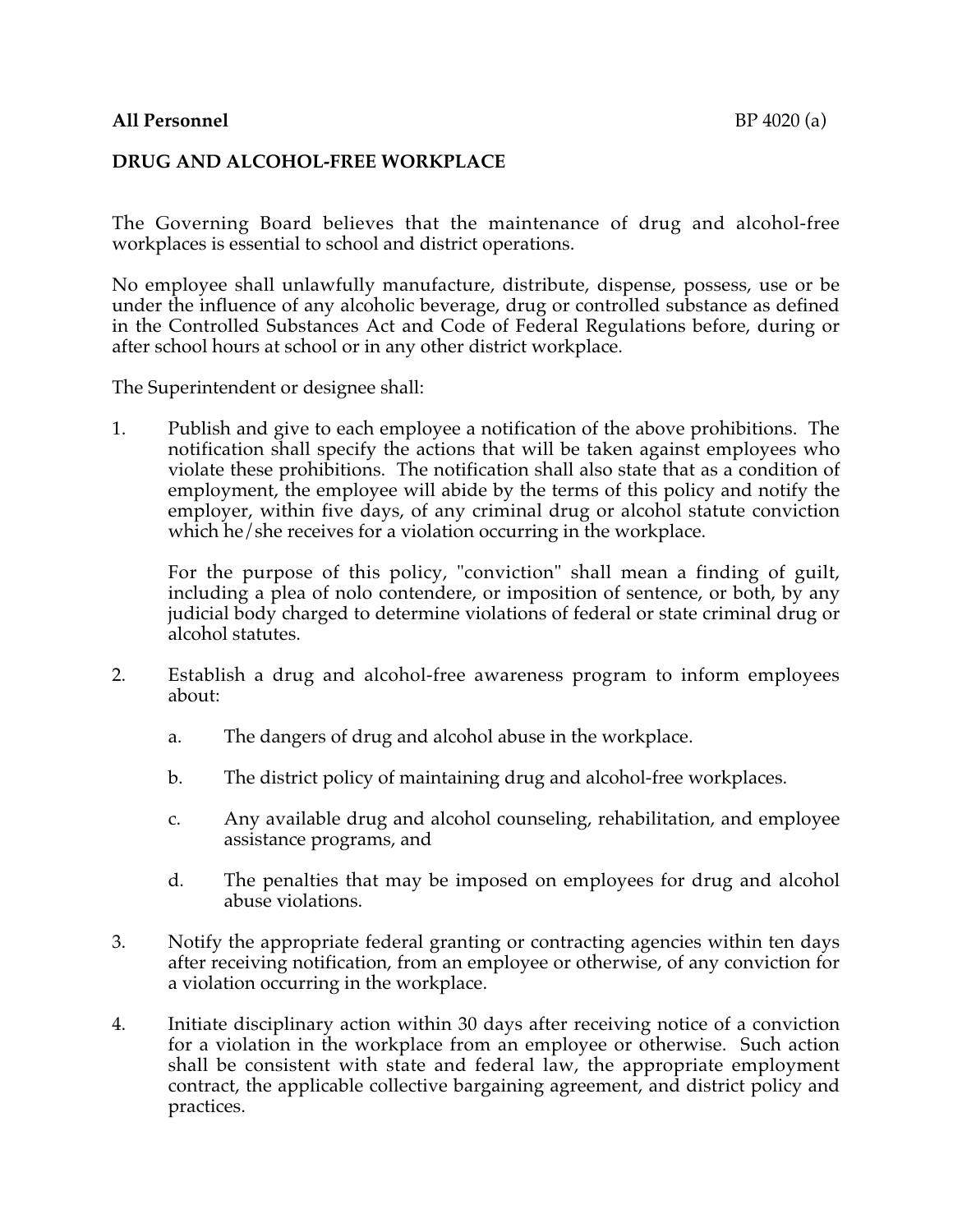## **DRUG AND ALCOHOL-FREE WORKPLACE** (continued)

5. Make a good faith effort to continue maintaining a drug and alcohol-free workplace through implementation of Board policy.

In taking disciplinary action, the Board shall require termination when termination is required by law. When termination is not required by law, the Board shall either take disciplinary action, up to and including termination, or shall require the employee to satisfactorily participate and complete a drug assistance or rehabilitation program approved by a federal, state or local health, law enforcement or other appropriate agency. The Board's decision shall be made in accordance with relevant state and federal laws, employment contracts, collective bargaining agreements, and district policies and practices.

(cf. 4117.4 - Dismissal)

(cf. 4118/4218 - Dismissal/Suspension/Disciplinary Action)

(cf. 4159 - Employee Assistance Programs)

Legal Reference:

THE DRUG-FREE WORKPLACE ACT OF 1988 Public Law 100-690, 5151-5160 DRUG-FREE SCHOOLS AND COMMUNITIES ACT AMENDMENT OF 1989 H.R. 3614 CONTROLLED SUBSTANCES ACT, 202 schedules I-V, 21 U.S.C., 812 21 CODE OF FEDERAL REGULATIONS 1300.1-1300.15 EDUCATION CODE 44011 Controlled substance offense 44065 Issuance of credentials 44425 Conviction of controlled substance offenses as grounds for revocation of credential 44836 Employment of certificated persons convicted of controlled substance offenses 44940 Compulsory leave of absence for certificated persons 44940.5 Procedures when employees are placed on compulsory leave of absence 45123 Employment after conviction of controlled substance offense 45304 Compulsory leave of absence for classified persons GOVERNMENT CODE 8350-8357 Drug-free workplace